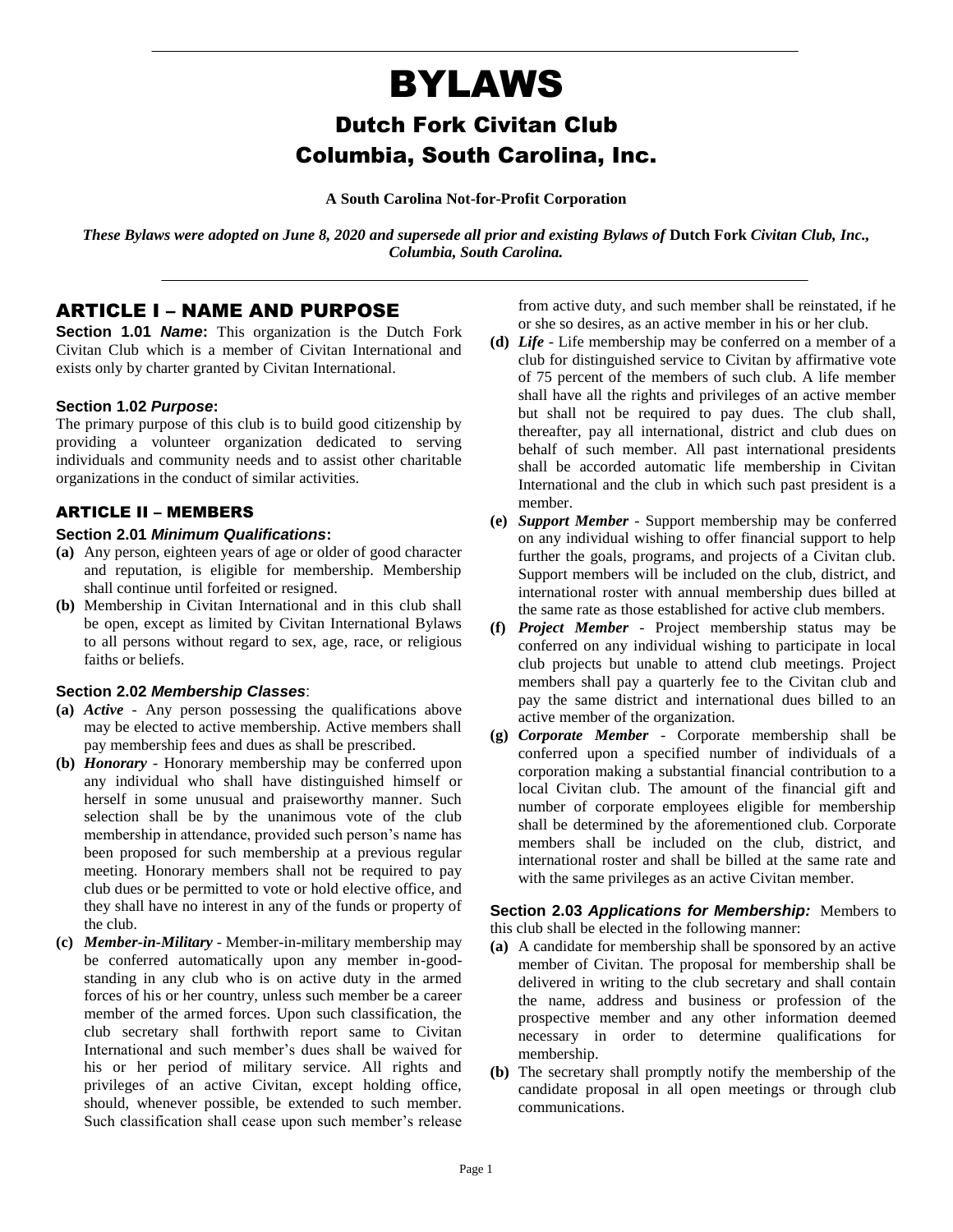- **(c)** The membership proposal may be submitted to a membership committee for review and recommendation, or, in the event there is no such committee, directly to the board of directors. In any event, it must go to the board and if the proposal is acted upon favorably by the board, the prospect shall be considered elected to membership and so notified.
- **(d)** Any protest against the admission of the candidate shall be brought to the attention of the board of directors. In the event there is such protest, the board of directors shall submit the candidate's name to the membership at a regular meeting and if two-thirds of those active members in-goodstanding present approve said membership, then the candidate shall be accepted as a member.
- **(e)** The club secretary shall notify the candidate in writing of his or her election and of arrangements for his or her orientation and formal installation.

**Section 2.04** *Initiation Fee*: The initiation fee for membership in this club shall be \$20.00 and shall be paid before a candidate shall qualify as a member. A portion of the initiation fee (the amount prescribed by the Bylaws and/or policies of Civitan International) shall be promptly forwarded to the World Headquarters of Civitan International as an enrollment fee.

### **Section 2.05** *Dues***:**

- **(a)** Membership dues shall be \$25.00 per quarter, payable in advance, which shall include International and district per capita dues. Also, dues may include meals served at regular meetings. The amount of dues which include meals shall be set by the Board of Directors. Members shall have the option of paying dues quarterly, semi-annually, or annually in advance.
- **(b)** All dues shall be payable when billed by the treasurer. No member shall be deemed in-good-standing who is in arrears more than thirty days in payment of his or her quarterly dues.

#### **Section 2.06** *Attendance***:**

- **(a)** Members shall be expected to attend meetings regularly except for unavoidable schedule conflicts due to personal or business matters. Prospective members shall be informed of this membership responsibility.
- **(b)** Some members of this club will wish to maintain a record of perfect attendance at club meetings. Therefore, a member shall not be counted absent if he or she attends, within thirty days of such absence, any one of the following meetings:
	- ( i) a meeting of any other Civitan club Senior or Junior;
	- (ii) a regular board of directors meeting of this club;

(iii) a regular International, district or regional meeting; or (iv) a bona fide project of this club of at least one hour's duration. The member shall certify this makeup attendance in writing to the club secretary who shall maintain an attendance record on each member.

**(c)** This club may grant leaves of absence of not more than six (6) months duration. Such leaves of absence shall be granted only if the member is in-good-standing and for sufficient cause, and subject to the requirement that membership dues to Civitan International and to the district to accrue during the period of a proposed leave of absence shall be paid in advance.

**Section 2.07** *Authority of Members:* Each voting member shall have the right to vote on all matters submitted to or requiring a vote of members under these Bylaws including without limitation, the following:

- election of members of the Board of Directors;
- election of the President-elect;
- amendments to the Articles of Incorporation; and
- amendments to these Bylaws.

#### **Section 2.08** *Meetings:*

- **(a)** *Regular Meetings*: The regular meetings of this club shall be held as follows: At least once a month at such time and place as the board of directors shall designate
- **(b)** *Annual Meetings:* The annual meeting shall be held as designated by the board of directors during the months of April or May for the election of officers and directors, for the presentation of annual reports and transaction of other business. The installation of officers and directors shall be held at a regular meeting in September or October, which may be designated as the installation meeting. The term of officers shall officially begin on the first day of October following their election.
- **(c)** *Business Meeting:* This club shall have at least four business meetings yearly. Any such business meetings may be postponed or dispensed with by the president or board of directors who may call business meetings at other times when deemed necessary.
- **(d)** *Special Meetings:* Special meetings of the club may be called by the president, the board of directors or by a majority vote of the membership upon written notice to the secretary at least five days in advance of said meeting.
- **(e)** *Quorum*: A majority of the active members in-goodstanding shall constitute a quorum at any meeting of the club.
- **(f)** *Rules of Order.* Parliamentary procedure in all meetings of the club, board of directors and committees shall be in accordance with the most recent edition of *Robert's Rules of Order,* as amended.

#### **Section 2.09 Termination of Membership**

- **(a)** *Resignation:* The resignation of any member, when delivered in writing to the president or secretary, shall become effective immediately upon its acceptance by the board, providing all indebtedness of such member to the club has been paid. The board shall inquire into the cause of each resignation in an effort to determine why members resign so as to reduce membership terminations.
- **(b)** *Non-Payment of Dues:* Any member owing dues or otherwise indebted to the club for a period of sixty days from the date when same becomes due and payable, may be terminated as a member. If he or she applies for reinstatement within sixty days from date of such suspension and pays all amounts owing to said date, the board of directors may, in its discretion, reinstate the member to good standing.
- **(c)** *Non-Attendance*: If any active member shall absent himself or herself from four consecutive meetings of the club, the board of directors shall inquire as to the reason for such absences and may suspend his or her membership. Such suspension, after thirty days, may be made permanent by the majority vote of the club. Absence from the city, or illness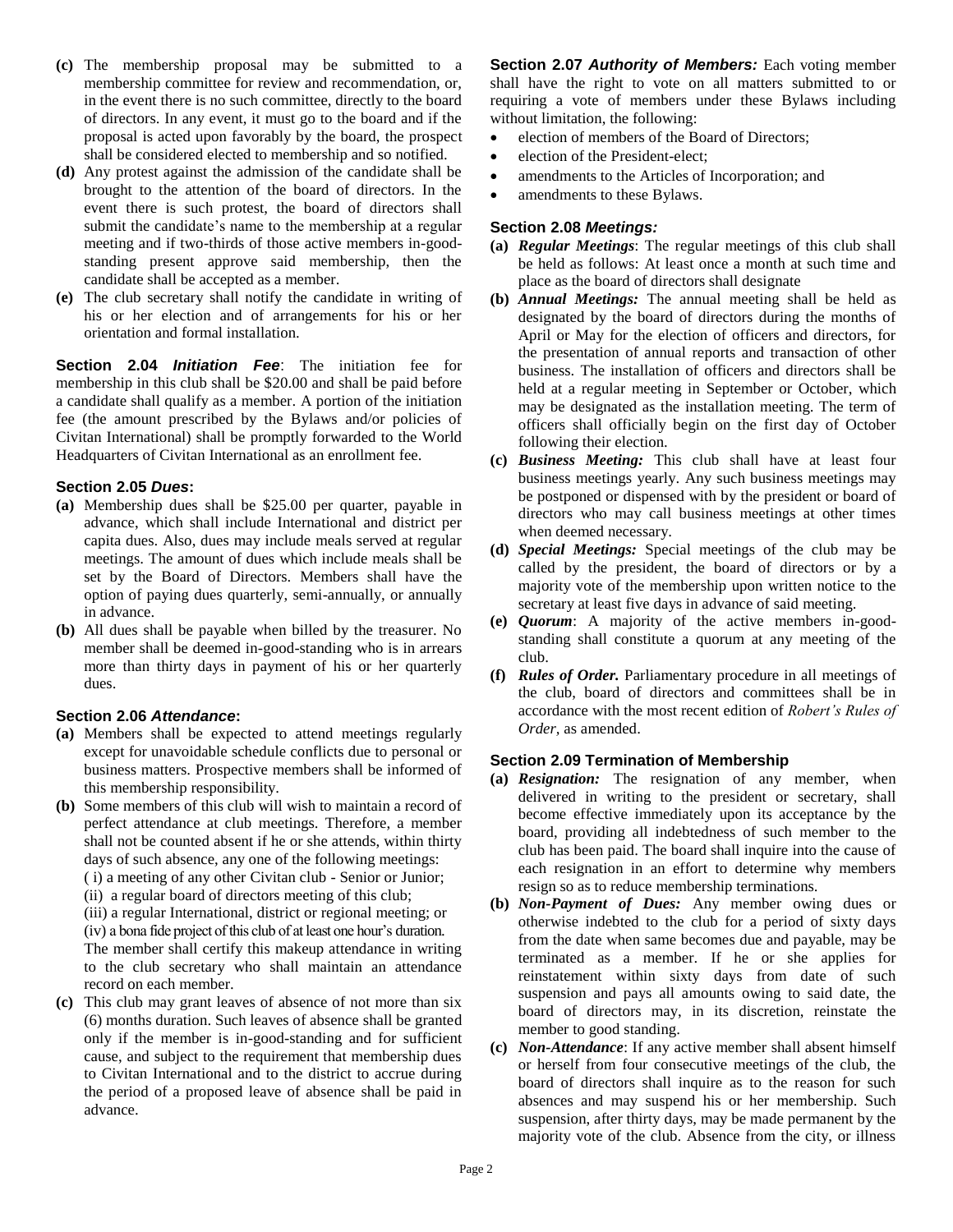of himself or herself or immediate family shall be valid excuse and notice thereof must be given to the secretary. Absence from meetings occasioned by the performance of any patriotic service shall be held as valid excuse.

**(d)** *Misconduct*: Any member who, by personal or business conduct, violates the principles or ethics of the club or Civitan International may be expelled from membership by the board of directors by a two-thirds vote of the entire board at a meeting called for that purpose, provided that said member shall have been given ten days notice in writing of such pending action together with a copy of the complaint against him, and shall be given opportunity for a full and fair hearing.

#### **Section 2.10 Members in Good Standing**

- **(a)** *Definition*: A member shall be in-good-standing if the following requirements are met:
	- (i) He or she is a duly initiated member of the club.
	- (ii) Of good character and reputation; which includes the following criteria:

(1) Uphold the tenets expressed in the Civitan Creed and endeavor to promote these ideals through the performance of his or her duties as a Civitan.

(2) Conduct himself or herself and represent a standard of excellence in such a way as to bring credit to the organization.

(3) Refrain from any discussion or written communication that might malign the character or good name of any Civitan member; nor engage in any activity designed to bring disfavor or public scorn upon another Civitan or the Civitan organization.

(4) And, respect the cultural, ethnic, social and religious diversity within the organization and shall encourage tolerance and understanding of those differences among Civitan members.

- (iii) He or she is current in his or her dues and other financial obligations to the club and Civitan International.
- (iv) His or her attendance meets the attendance requirements as established by the board of directors.
- (v) Is in compliance with club, district, and international requirements regarding duties and obligations.
- **(b)** *Determination/Appeal*: The determination as to whether a person is in-good-standing shall be made by the board of directors. This determination may be appealed to the club.

# ARTICLE III – BOARD OF DIRECTORS

**Section 3.01** *Composition and Term***:** The board of directors shall consist of the elected officers, the last past president (who is active in the club) and three directors elected by the club.

**Section 3.02** *General Powers:* The board of directors shall be the governing body of the club and shall have power to make such regulations and take such action as in its judgment may be necessary for the welfare of the club. The decisions of the board in all club matters shall be final, subject to appeal to the club.

**Section 3.03** *Meetings*: The president shall be chairman of the board. He or she shall call regular meetings of the board at least once a month. He or she shall call a special meeting within

five days after receiving a written request from three or more board members.

#### **Section 3.04** *Functions*:

- **(a)** The board shall be responsible for the appropriation of all funds of the club in accordance with the club's budget, and shall, through the president or other duly authorized member of the board, approve all vouchers before payment by the treasurer. It shall designate the bank or depository for funds of the club, approve all investments of funds of the club and determine the amount of the bond that shall be given by the treasurer. It shall receive and approve the budget and the annual audit of the financial transactions of the club.
- **(b)** It shall pass on all projects recommended by the project committee, which must be approved by a two-thirds vote of the entire board before submitting the same to a vote of the club membership.
- **(c)** It shall pass upon all grievances, default and complaints by or against a member, and may take such action as it deems appropriate on behalf of, or against, such member. It may, for good cause, declare an office vacant, upon two-thirds vote of the entire board, provided, however, before such action is taken, the office-holder shall be notified of such proposed action and shall be given an opportunity to be heard by the board.
- **(d)** It may fill vacancies that occur during the year, except in the offices of president and president-elect, which offices shall be filled only as provided by Article V of these bylaws.

**Section 3.05** *Quorum*: A majority of the members of the board shall constitute a quorum.

# ARTICLE IV – COMMITTEES OF THE BOARD OF DIRECTORS

#### **Section 4.01** *Standing Committees***:**

- **(a)** The president shall appoint the following standing committees: (i) Membership and Retention, (ii) Community Service Projects, (iii) Programs and Entertainment, (iv) Fellowship and Attendance, (v) Budget and Finance, (vi) Governance, (vii) New Clubs - Extension, (viii) Publicity, (ix) Youth Work and (x) Fund Raising.
- **(b)** These standing committees may be combined or divided or sub-divided as the president or board of directors deem necessary.

#### **Section 4.02** *Duties*:

- **(a)** *Membership and Retention*: This committee shall encourage members to seek new members for the club and investigate the character, reputation, and eligibility of all persons proposed for membership; shall accept or reject such proposals. Those approved shall be certified to the secretary for action in accordance with Article II – Section 2.03. The committee shall ensure that each new member is initiated into the club with an appropriate ceremony; is indoctrinated as to the purposes and goals of the club; and is promptly involved in a club project or activity. The committee shall work to retain existing members as well as seek new ones.
- **(b)** *Community Service Projects*: This committee shall devise and consider suitable and appropriate projects and shall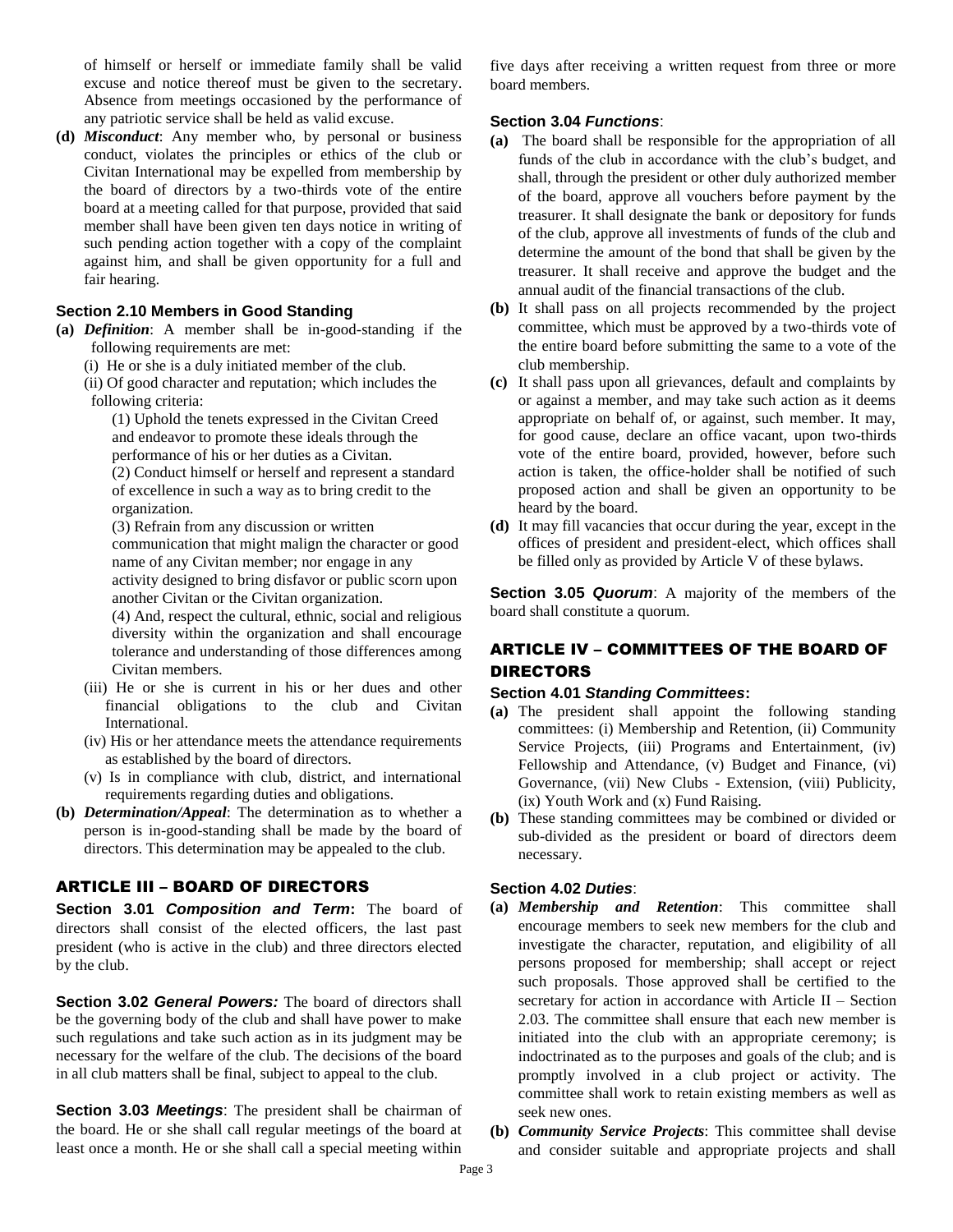devise ways and means whereby definite interpretation of the aims and objectives of the organization shall be given expression. The committee shall explore the needs of the community's citizens. It shall take cognizance of all matters of civic, charitable or similar nature and recommendations of the Projects Committee shall constitute the basis for consideration of all projects of the club. Adoption of a project shall require a two-thirds vote of the entire board of directors. Thereafter the club shall approve such projects by a two-thirds vote at any club meeting.

- **(c)** *Programs and Entertainment*: This committee shall arrange and have charge of all programs for regular meetings of the club. The purpose of said programs shall be to provide each member with a better understanding of his or her community and world. It shall also have charge of all social functions, picnics and parties of the club, as may be directed by the board of directors.
- **(d)** *Fellowship and Attendance*: This committee shall notify the club of any illness or distress existing among its membership and send letters or flowers to such sick and bereaved members. Members shall particularly devote their attention to the proper welcoming of new members, striving to encourage friendship among the members generally, utilizing the various plans suggested by Civitan International; and in conjunction with the board of directors, utilizing every reasonable effort to maintain the attendance of the club members at its meetings.
- **(e)** *Budget and Finance Committee*: This committee shall prepare a budget of the estimated income and expenses of the club for the year and shall pass upon all major expenditures of the club, same having been recommended and approved previously by the board of directors. In the month of September each year, the committee shall cause an audit of the books to be made, and such statement shall be distributed to the membership.
- **(f)** *Governance*: This committee shall have consideration of all proposed amendments to the governance documents and report upon same to the board of directors.
- **(g)** *New Clubs — Extension*: It shall be the duty of this committee to make surveys and report to the club such prospective locations for the formation of new clubs as in its judgment it may deem expedient, and to take the necessary action to establish such new clubs as a service project.
- **(h)** *Publicity*: The Publicity Committee shall disseminate all interesting information furnished them by officers of the club, chairmen of various committees, or Civitan International. They shall also furnish the editor of the *Civitan Magazine* news items for publication therein promptly, while it still has "news value."
- **(i)** *Youth Work*: This committee will work to involve the club in activities and projects designed to help the youth of the community better understand the responsibilities of good citizenship and the importance of altruistic service. The committee will review plans, procedures and materials available from Civitan International relating to, but not limited to Junior Civitan, Campus Civitan, the Civitan International Scholarship programs, etc.
- **(j)** *Fund Raising:* This committee shall seek out new methods of fund raising for the club and seek to improve the existing

methods and shall have the general responsibility and supervision over all club fund raising.

**Section 4.03** *Other Committees*: In addition to standing committees, there shall be appointed by the president such special committees as the president or the board of directors may deem necessary.

# ARTICLE V - OFFICERS

# **Section 5.01** *Elected Officers:*

- **(a)** *Composition and Term:* The officers of this club shall be a president, a president-elect, one or more vice-presidents as desired, a secretary and a treasurer (or secretary-treasurer combined). All officers shall hold office for one year, or until their successors are elected and qualified.
- **(b)** *Duties:* 
	- **(i)** *President.* The president shall appoint all committees, shall preside at all meetings of the club and the board of directors and shall perform such other duties as ordinarily pertain to such office. He or she shall represent the club at all area and district-wide meetings. The president shall be an *ex officio* member of all standing committees. Within 30 days after his or her election, he or she shall select all appointed club officers. In the event of a vacancy in the office of president, the president-elect shall assume the office and title of president during the unexpired term of the president.
	- **(ii)** *President-Elect.* The president-elect shall have the duty of familiarizing himself or herself with all Civitan affairs and preparing himself or herself for assuming the presidency. He or she shall work under and in cooperation with the president. He or she shall automatically succeed the president at the end of his or her term.

In the event of a vacancy in the office of presidentelect, the office shall remain vacant until the next annual election - otherwise a special election shall be called to fill the office.

- **(iii)** *Secretary*. It shall be the duty of the secretary to keep the records of membership; record the attendance at meetings; send out notices of meetings of the club, board and committees; record and preserve the minutes of such meetings; make the required reports to Civitan International on time; and perform such other duties as customarily pertain to such office. The secretary shall cause to have published a regular newsletter to inform the membership of club activities.
- **(iv)** *Treasurer*. It shall be the duty of the treasurer to have custody of all funds, accounting for same to the club at its annual meeting and at any other time upon demand by the board of directors, submit required governmental financial filings in a timely manner, and to perform such other duties as pertain to his or her office. He or she shall collect all dues and funds of the club and deposit them in the bank or depository named by the board of directors. He or she shall forward the required dues to the district and Civitan International on time so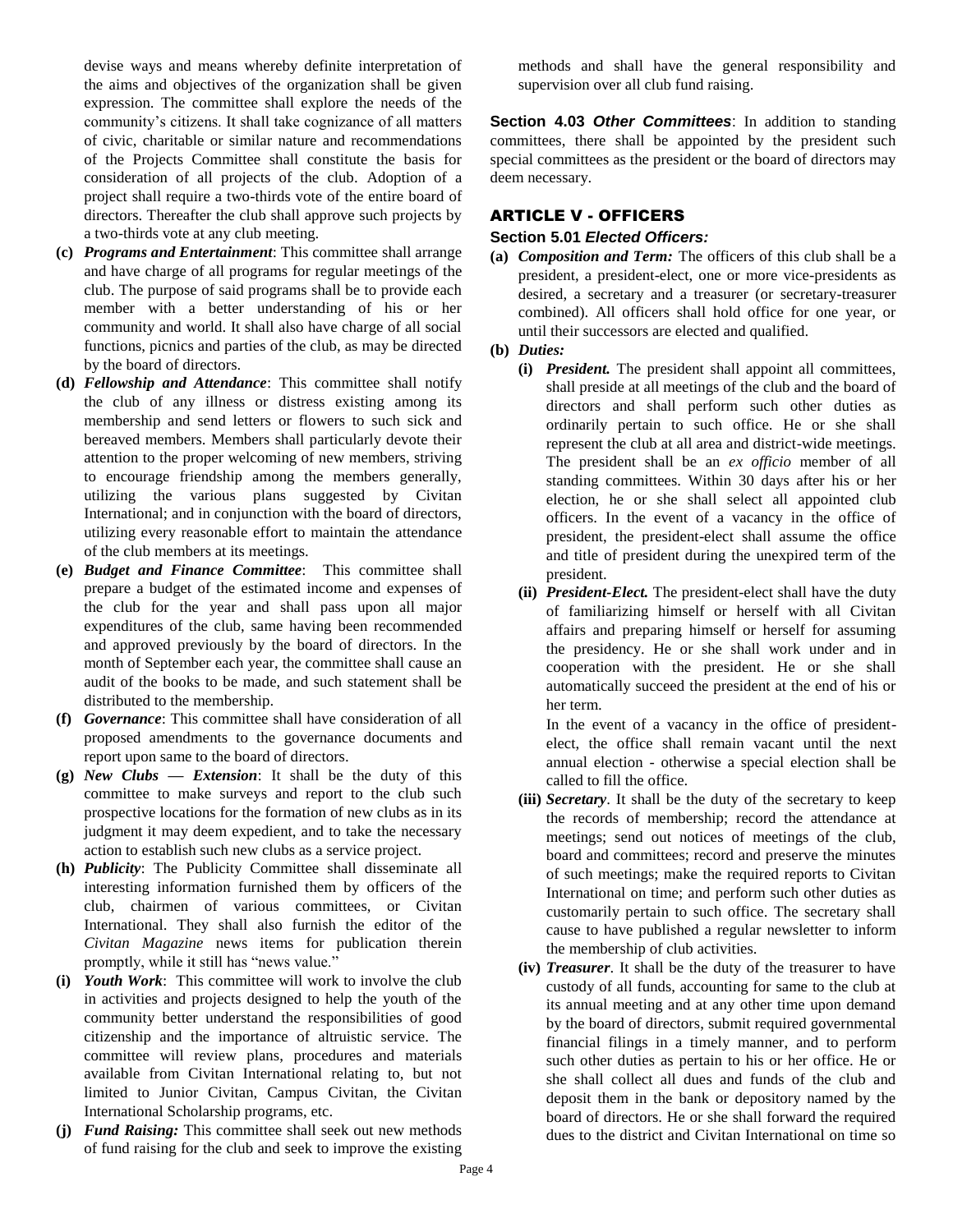as to prevent delinquency on the part of the club. Upon his or her retirement from office, he or she shall turn over to his or her successor or to the president all funds, books and accounts or any other club property in his or her possession. (The offices of secretary and treasurer may be combined.)

- **(c)** *Compensation*: All the officers shall serve without compensation.
- **(d)** *Officer Training*: All officers shall participate in training sessions conducted or provided by Civitan International and/or the district in order to become familiar with the duties of their respective offices as required by the policies of Civitan International.

#### **Section 5.02:** *Appointed Officers:*

- **(a)** *Chaplain:* The president may appoint a club chaplain. It shall be the duty of the chaplain to open all meetings of the club with an invocation of divine blessing upon the club. He or she shall deliver suitable eulogy before the club upon the passing of any of its members.
- **(b)** *Sergeant-at-Arms*: The president may appoint a sergeant-atarms. It shall be the duty of the sergeant-at-arms to preserve order at all times, to be the custodian of the club banner, bell and other supplies and equipment at meetings and perform such other duties as ordinarily pertain to this office.

# ARTICLE VI – ELECTION OF DIRECTORS AND **OFFICERS**

#### **Section 6.01** *Selection and Procedure:*

- **(a)** Directors and the elected officers of the club shall be elected at the annual meeting held in April or May each year.
- **(b)** At an early regular meeting at least three meetings before the annual meeting the president shall appoint a Nominating Committee of at least (3) members. The chairman shall be the last past president then an active member of the club.
- **(c)** The Nominating Committee shall prepare a report giving the offices to be filled and one or more members for each office, which must be presented to the club at least two meetings before the annual meeting.
- **(d)** At any time after the report of the Nominating Committee, and before the final election of officers whose nominations have been made by the Nominating Committee, upon motion of any member, or filed with the secretary or made upon the floor immediately prior to election, any name or names of candidates for any office shall be placed upon the ballot to be voted upon by the club.
- **(e)** At the annual meeting there shall be furnished to the entire membership in-good-standing, a ballot containing the names of the nominees for the respective offices, upon which each member shall indicate his or her choice.
- **(f)** The nominees receiving the largest number of votes so cast for the respective offices, for which they were nominated, shall be declared elected for the terms of office commencing October first next following the election.

# ARTICLE VII – RESOLUTIONS AND SUBSCRIPTIONS

**Section 7.01** *Resolutions and Motions:* No resolutions or motion to commit this club on any matter shall be considered by the club until it has been considered by the board of directors. Such resolutions or motions, if offered at a club meeting shall be referred, without discussion to the board, which after having given consideration to the matter, shall submit its recommendations to the club. Having received the recommendations of the board, the club may then proceed to take such action as may seem proper to the majority.

**Section 7.02** *Assessments:* No assessments shall be permitted to be placed upon the membership of the club.

**Section 7.03** *Expenditures:* The expenditure of the club's funds in excess of the amount of \$25.00 for any purpose whatsoever shall not be made except on the recommendation of the board of directors, or as specified in the club's budget.

# ARTICLE VIII –CONVENTION DELEGATES

**Section 8.01** *Attendance:* The club shall regularly send delegates to the International Convention and district meetings and shall budget funds for this purpose.

**Section 8.02** *International Convention:* Voting delegates to the annual International Convention, not in excess of the number permitted by Civitan International, shall be in such number as authorized by the board of directors. The delegates shall be allowed such reasonable amount to cover expenses as may be determined by the board. The choice of delegates shall be made by the board of directors, subject to approval by the membership of the club. Other members will be encouraged to attend as alternates.

**Section 8.03 District Convention:** Voting delegates to district meetings and conventions, not in excess of the number permitted by the district, shall be appointed by the president in such number as authorized by the board of directors. Other members will be encouraged to attend as alternates.

# ARTICLE IX – CIVITAN YEAR

The fiscal and administrative year for the club shall be from October 1 of each year to September 30 of the following year.

# ARTICLE X - CHARTER SURRENDER

#### **Section 10.01** *Procedure:*

- *(a)* The club may, by unanimous vote of the active membership, surrender its charter in accordance with the rules and regulations as proscribed by Civitan International Bylaws and Policies following written notice to the Executive Vice President of Civitan International.
- *(b)* In the event a majority of the members of the club desires to surrender the charter but a minority of at least five (5) members oppose, the minority group may retain the charter of the club together with all funds and assets of the club if such group agrees to conditions established by the